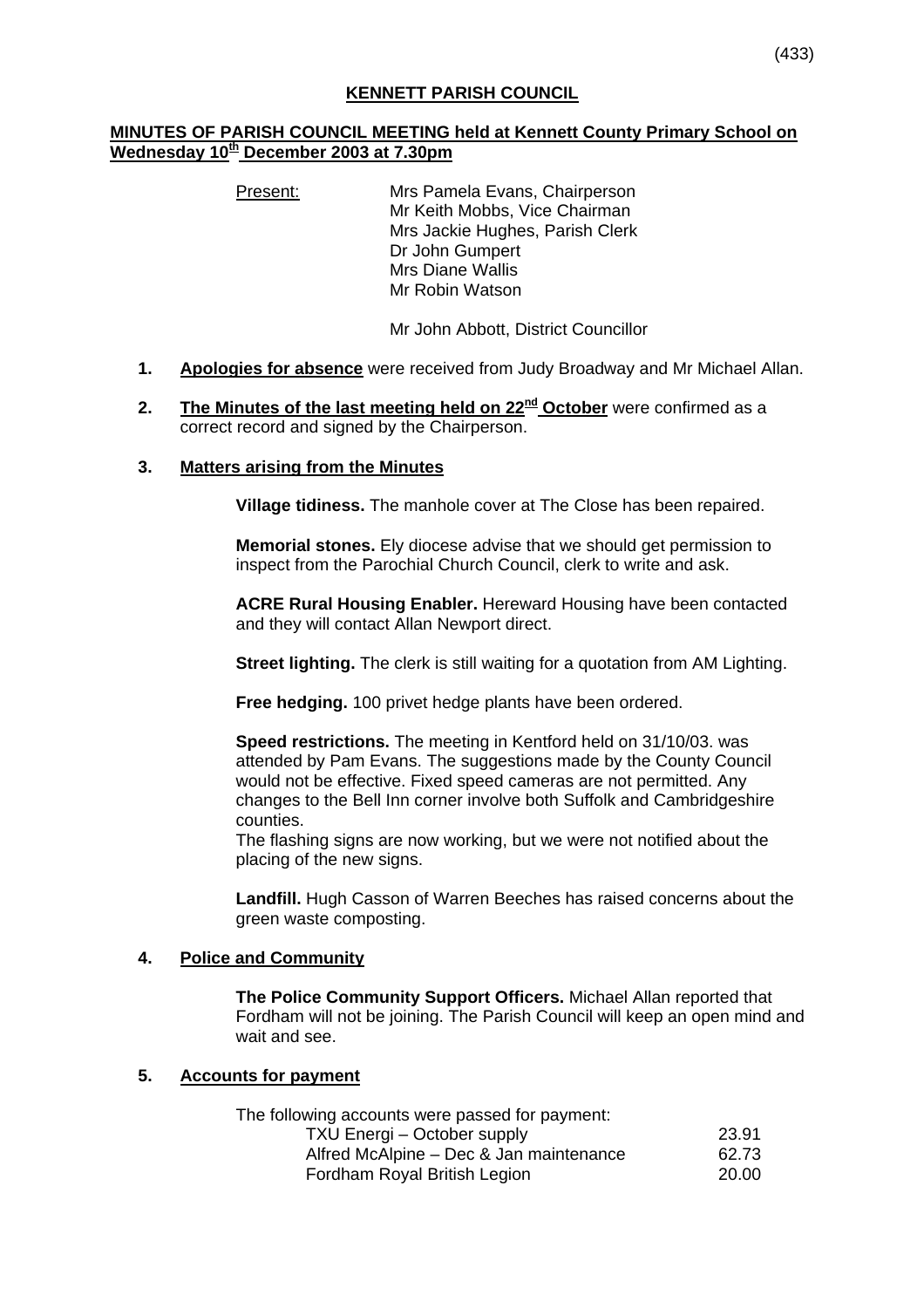|                               | Cambridgeshire ACRE<br>Fordham village cluster NHW                                                                                                                                                                                                           | (434)<br>25.00<br>5.00 |  |  |  |
|-------------------------------|--------------------------------------------------------------------------------------------------------------------------------------------------------------------------------------------------------------------------------------------------------------|------------------------|--|--|--|
|                               | Transfer from deposit approved                                                                                                                                                                                                                               | 300.00                 |  |  |  |
| <b>Planning matters</b><br>6. |                                                                                                                                                                                                                                                              |                        |  |  |  |
| 03/01140/FUL                  | Partial retrospective application for the construction<br>of proposed spectator viewing area and 2no.<br>attenuation bunds. Wildtracks Offroad Activity Park.                                                                                                | Objections             |  |  |  |
| 03/00690/RMA                  | Detached 3 bedroom dwelling and garage block<br>Rear of Kennett End Newmarket Road Kennett                                                                                                                                                                   | Withdrawn              |  |  |  |
| 03/00822/FUL                  | Demolish car port & construct new bungalow &<br>garage. Land adjacent 58 Station Road Kennett                                                                                                                                                                | Agreed                 |  |  |  |
| E/03016/03/CW                 | Green waste composting unit by the use of open<br>windows and soil screening. Anti- Waste Ltd Red<br>Lodge Waste Transfer and Recycling Facility The                                                                                                         | Objections             |  |  |  |
|                               | <b>Carrops Red Lodge</b>                                                                                                                                                                                                                                     | Acknowledgement        |  |  |  |
| 03/01077/CLE                  | Certification of breach of condition imposed on<br>planning permission for two staff houses, restricting<br>occupancy of the houses to persons and dependants<br>thereof, employed in association with Kennett<br>Pumping Station. 38 Dane Hill Road Kennett | Agreed                 |  |  |  |
|                               | Tree Works Application at The Elms Dane Hill Road                                                                                                                                                                                                            | Agreed                 |  |  |  |
| 7.<br><b>Correspondence</b>   |                                                                                                                                                                                                                                                              |                        |  |  |  |
| Cambs ACRE                    | Annual Review 2002/3 & Harvest Magazine                                                                                                                                                                                                                      | <b>Noted</b>           |  |  |  |
| Beds & Cambs<br><b>RSG</b>    | Caring for the Rural Community                                                                                                                                                                                                                               | Notice Board           |  |  |  |
| <b>CALC</b>                   | Minutes, Bulletin & Home study course                                                                                                                                                                                                                        | Noted                  |  |  |  |
| <b>CALC</b>                   | Course & Bullitin                                                                                                                                                                                                                                            | Noted                  |  |  |  |
| <b>CALC</b>                   | New Address & Seminar                                                                                                                                                                                                                                        | Noted                  |  |  |  |
| Cambs CC                      | Tree & Hedge Pack Scheme                                                                                                                                                                                                                                     | Noted                  |  |  |  |
| Cambs CC                      | Council's Corporate Plan - Prospects 2004-2008                                                                                                                                                                                                               | <b>Noted</b>           |  |  |  |
| Cambs CC                      | Parish Path Partnership (P3) 2004/5                                                                                                                                                                                                                          | Noted                  |  |  |  |
| <b>Cambs Fire</b><br>& Rescue | <b>Risk Management Plan</b>                                                                                                                                                                                                                                  | Noted                  |  |  |  |
| Cambs LAF                     | Letter of establishment                                                                                                                                                                                                                                      | Noted                  |  |  |  |
| <b>Clerks &amp; Councils</b>  | Magazine                                                                                                                                                                                                                                                     | Noted                  |  |  |  |
| <b>CPRE</b>                   | <b>Rural matters</b>                                                                                                                                                                                                                                         | Noted                  |  |  |  |